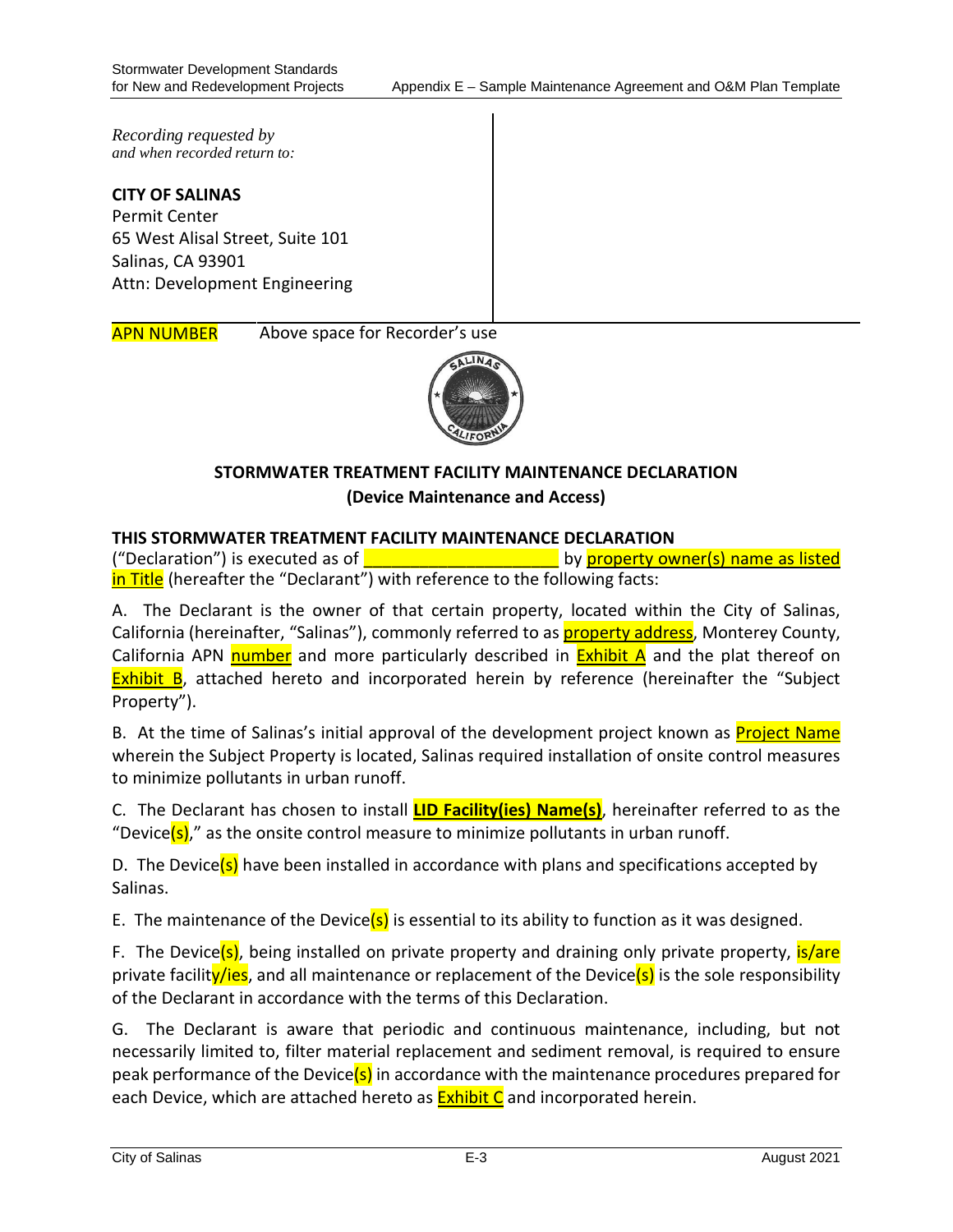H. Maintenance of the Device(s) will require compliance with all local, state, or federal regulations, including those pertaining to confined space and waste disposal methods, in effect at the time such maintenance occurs.

**NOW, THEREFORE**, in consideration of the foregoing benefits, as well as the benefits obtained by the Declarant and other valuable consideration, the receipt and adequacy of which is hereby acknowledged, the Declarant hereby declares, covenants, and agrees as follows:

1. **Covenant Running with Land**. The Declarant does hereby covenant that the burdens and benefits herein made and undertaken shall constitute covenants running with the Subject Property and constitute an encumbrance on said Subject Property that shall bind all successors, heirs, and assigns and Salinas is hereby specifically given the right to enforce this Declaration.

2. **Declarant Responsibility to Maintain**. The Declarant, its successors and assigns, shall at all times maintain the Device(s) in accordance with the requirements stated in Exhibit C and the Declarant shall use its best efforts to maintain the Device(s) to operate and function in the manner in which it/they/was/were intended. All reasonable precautions shall be exercised by the Declarant and the Declarant's representatives in a manner consistent with all relevant laws and regulations in effect at the time of removal and consistent with the direction of the City Engineer. The Declarant shall not destroy, remove, or otherwise modify the Device(s) in a manner that lessens its/their effectiveness and shall, at its sole cost and expense, adequately maintain the Device( $s$ ) in good working order and repair acceptable to Salinas. At its sole expense, the Declarant shall make changes or modifications to the Device(s) as may be determined as reasonably necessary by Salinas to ensure that the Device(s) are properly maintained and continue to operate as originally designed and approved.

a. Routine and Preventative Maintenance. The Declarant shall be responsible for all routine and preventive maintenance necessary to ensure the Device(s) operate and function in the manner in which it/they/was/were intended, in accordance with all applicable federal, state, and local laws and regulations. The Declarant's obligations under this section shall include the removal of all litter and debris within the Device(s) and the regular mowing and seeding of the Device(s) to promote growth and pollutant uptake. The Declarant shall properly dispose of any cuttings or vegetative waste that result from such maintenance or repair.

The Declarant shall be responsible for the management of any erosion or slope failure that occurs within the Device( $s$ ). The Declarant shall provide for the repair of any areas of erosion or slope failure as soon as possible after discovery. Any damage to the vegetation within the Device(s) shall be promptly repaired by the Declarant and any invasive species or weeds shall be promptly removed by the Declarant to ensure the proper operation and functioning of the Device(s). If necessary, flow through the Device(s) shall be redirected to avoid deterioration or erosion while such maintenance or repair is being completed. An inspection report stating when the Device(s) was/were inspected and an itemization of what maintenance was performed is required to be sent to the City, NPDES Division, by September 1 of each year. Maintenance needs to be complete prior to the start of rainy season, 1 October.

b. Vector Control. The Device(s) shall be properly inspected, maintained, and repaired by the Declarant to ensure uniform percolation throughout and to prevent the accumulation of standing water or debris or other harborages for vectors. The Declarant shall promptly abate any vectors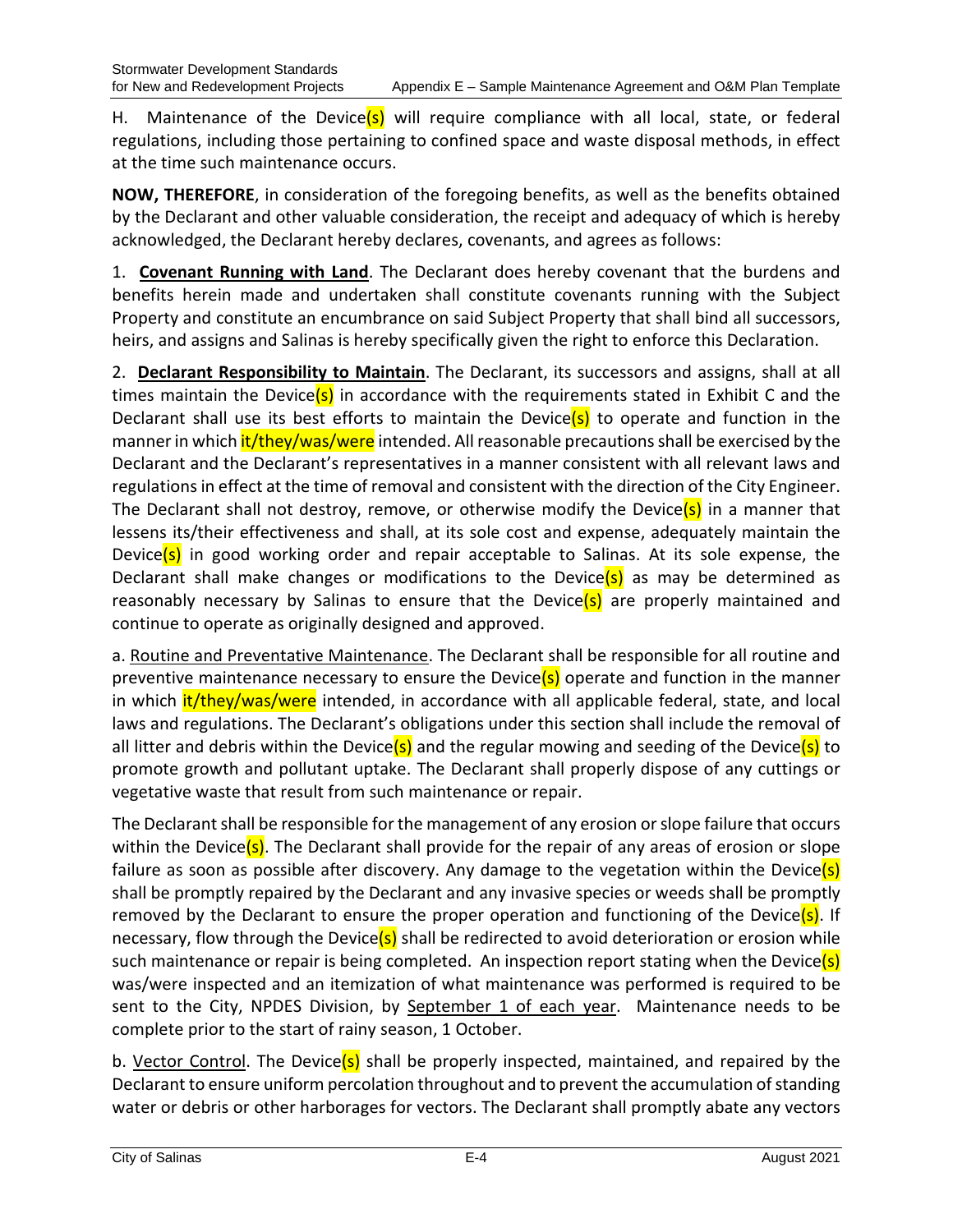or potential vectors that occur within the Device( $s$ ). The Northern Salinas Valley Mosquito Abatement District shall be contacted, as needed, for assistance should any mosquito issues arise.

c. Sediment Management. Sediment accumulation from the normal operation of the Device(s) will be managed appropriately by the Declarant. The Declarant will provide for the removal and disposal of accumulated sediments. Disposal of accumulated sediments shall not occur on the Subject Property. Any disposal or removal of accumulated sediments or debris shall be in compliance with federal, state, and local laws and regulations.

d. Pesticide and Herbicide Use. Application of any pesticides or herbicides by the Declarant to meet the obligations of this Declaration shall be minimal and in accordance with all applicable federal, state, and local laws and regulations and in accordance with any restrictions imposed upon such use or application by the City Engineer or his designee. Pyrethroid pesticides may not be used.

3. **Retention of Records**. For a time period of the most recent three (3) years, the Declarant shall maintain written documentation verifying all material(s) removed from the Device(s), including identifying the material(s) removed, quantity, and manner and place of disposal thereof. The Declarant shall also retain records of all periodic maintenance and inspection of the Device for a time period of the most recent three (3) years (twice yearly minimum inspections, one immediately prior to the beginning of rainfall). Such documentation is subject to review by Salinas from time to time upon request.

4. **Failure to Maintain**. In the event the Declarant, or its successors or assigns, fails to maintain and repair the Device(s) as required by this Declaration, after thirty (30) days written notice thereof, Salinas may and is hereby authorized to cause, at the Declarant's sole cost and expense, any and all maintenance to the Device(s) necessary under the requirements specified in Exhibit C. In addition to the actual costs of such maintenance, the Declarant shall reimburse Salinas for an additional fifteen percent (15%) thereof to cover costs of administration. All such actual and administrative costs shall accrue interest from the date incurred by Salinas at the maximum rate authorized by law until paid in full. The notice provided herein shall be effective on the date sent by U.S. Mail, first class postage prepaid to the record owner of the Subject Property as shown on the most recent tax roll. If such costs are not paid within the time frame established by Salinas, the unpaid costs shall be assessed against the Subject Property. Said assessment shall be a lien against the Subject Property and may be collected as ordinary taxes by Salinas. The actions described in this section are in addition to and not in lieu of any and all legal remedies as provided by law, available to Salinas as a result of the Declarant's failure to maintain the Device(s).

5. **Security**. The Declarant, at the Declarant's sole cost and expense, shall post a security in a form and manner satisfactory to Salinas to guarantee the Declarant's performance of the obligations set forth herein. Should the Declarant fail to perform the obligations under this Declaration, then Salinas may realize against said security, and in the case of a cash bond, act for the Declarant using the proceeds from it, or in the case of a surety bond, require the sureties to perform the obligations of this Declaration. Said security shall be available to Salinas to satisfy the Declarant's reimbursement obligation under paragraph 4 hereof.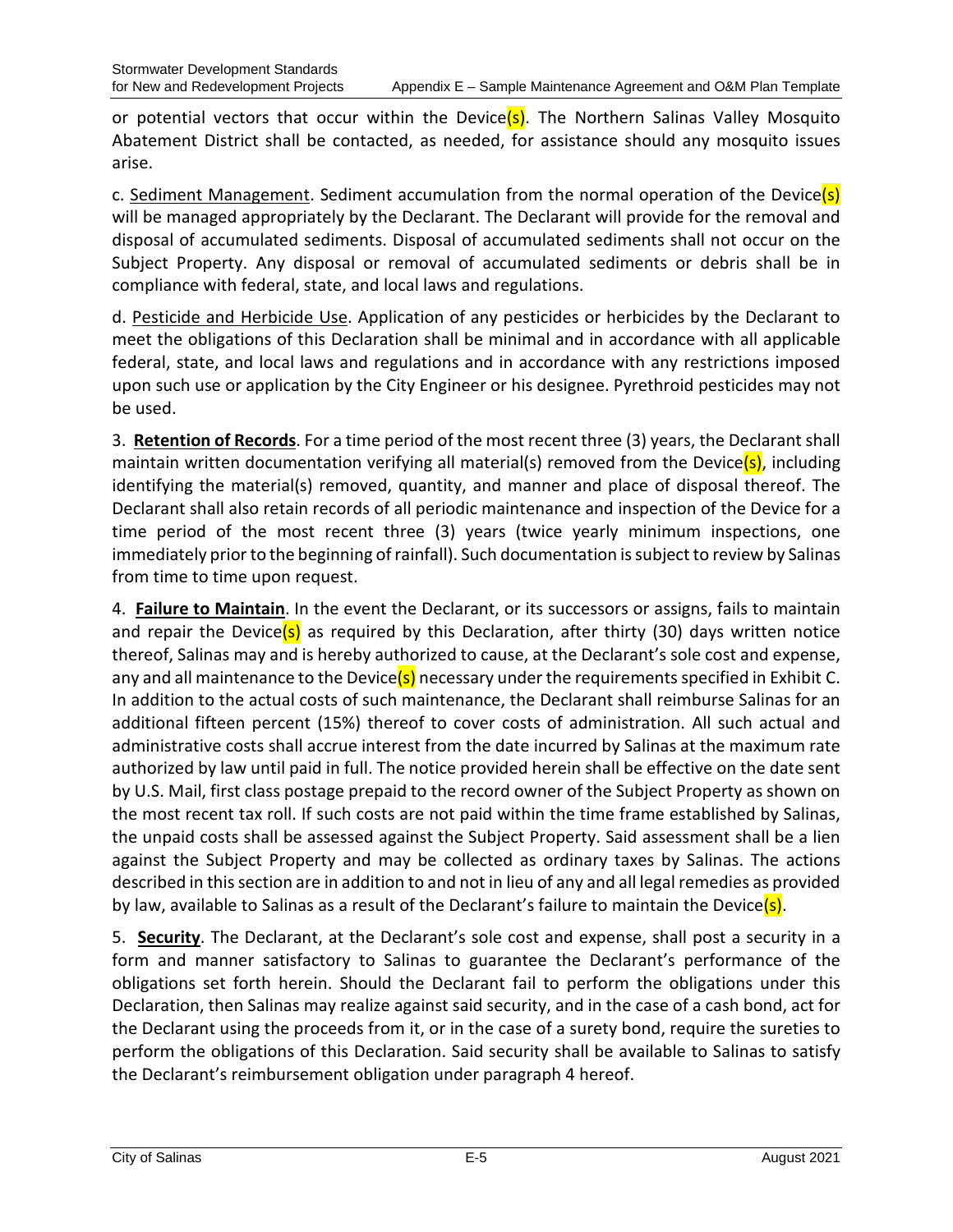6. **Access by Salinas**. The Declarant grants Salinas or Salinas's designee and all other responsible government agencies and their agents or designees the unrestricted right of access to the Device(s), including its immediate vicinity, and including ingress and egress to and from said Device(s), at any time of any duration for the purpose of inspection, sampling, and testing of the Device(s). Salinas personnel with proper identification will be permitted to enter the Subject Property without delay for the purpose of performing their duties. Salinas shall indemnify and hold the Declarant harmless from anything arising from their agents being on the above said property. Salinas shall make reasonable efforts at all times to maintain or avoid interference with the Declarant's use of the Subject Property. It is specifically understood and agreed that Salinas is under no obligation to maintain or repair the Device( $s$ ) and in no event shall the Devices be considered to impose any such obligation on Salinas.

7. **Indemnification**. The Declarant and its successors, heirs, and assigns shall indemnify, defend, and hold Salinas, its officers, employees, agents, and representatives, harmless from and against any and all liability, claims, demands, suits, damages, loss, and causes of action arising out of or asserted against Salinas by reason of the Declarant's design, construction, maintenance, repair, and care of the Device(s). The Declarant shall also have the obligation to indemnify, defend against any claims, demands, causes of action, liability, or loss arising from, connected with, caused by or claimed to be caused by the active or passive negligence of Salinas, its officers, employees, agents, or representatives that may be in combination with the negligence of the Declarant, its employees, agents or officers, or any third party. It is understood that the duty of the Declarant to indemnify and hold harmless includes the duty to defend as set forth in Section 2778 of the California Civil Code, and that the Declarant shall at its own expense, upon written request by Salinas, defend any such suit or action brought against Salinas, its officers, agents, employees, or representatives.

The Declarant shall reimburse the Salinas for all costs and expenses (including, but not limited to, reasonable fees and charges of architects, engineers, attorneys, and other professionals, and court costs) incurred by Salinas in enforcing the provisions of this section.

8. **Successors and Assigns Bound**. The Declarant hereby agrees and acknowledges that maintenance of the Device(s) as herein above set forth and the costs of maintenance, Salinas's access to the device(s), and Salinas's right of ingress and egress to the Device(s) and recovery of costs if the Declarant fails to maintain the Device(s) as herein set forth, are a burden and restriction on the use of the Subject Property. The provisions of this Declaration shall be enforceable as an equitable servitude and as conditions, restrictions and covenants running with the land, and shall be binding upon the Declarant and upon each and all of its respective heirs, devisees, successors, and assigns, officers, directors, employees, agents, representatives, executors, trustees, successor trustees, beneficiaries, and administrators, and upon any future owners of the Subject Property and each of them. Whenever the Subject Property is sold, conveyed or otherwise transferred, the Declarant shall provide Salinas with no less than thirty (30) days written notice identifying the new owner who shall be subject to this Declaration which shall apply to, bind and be obligatory to all present and subsequent owners of the Subject Property.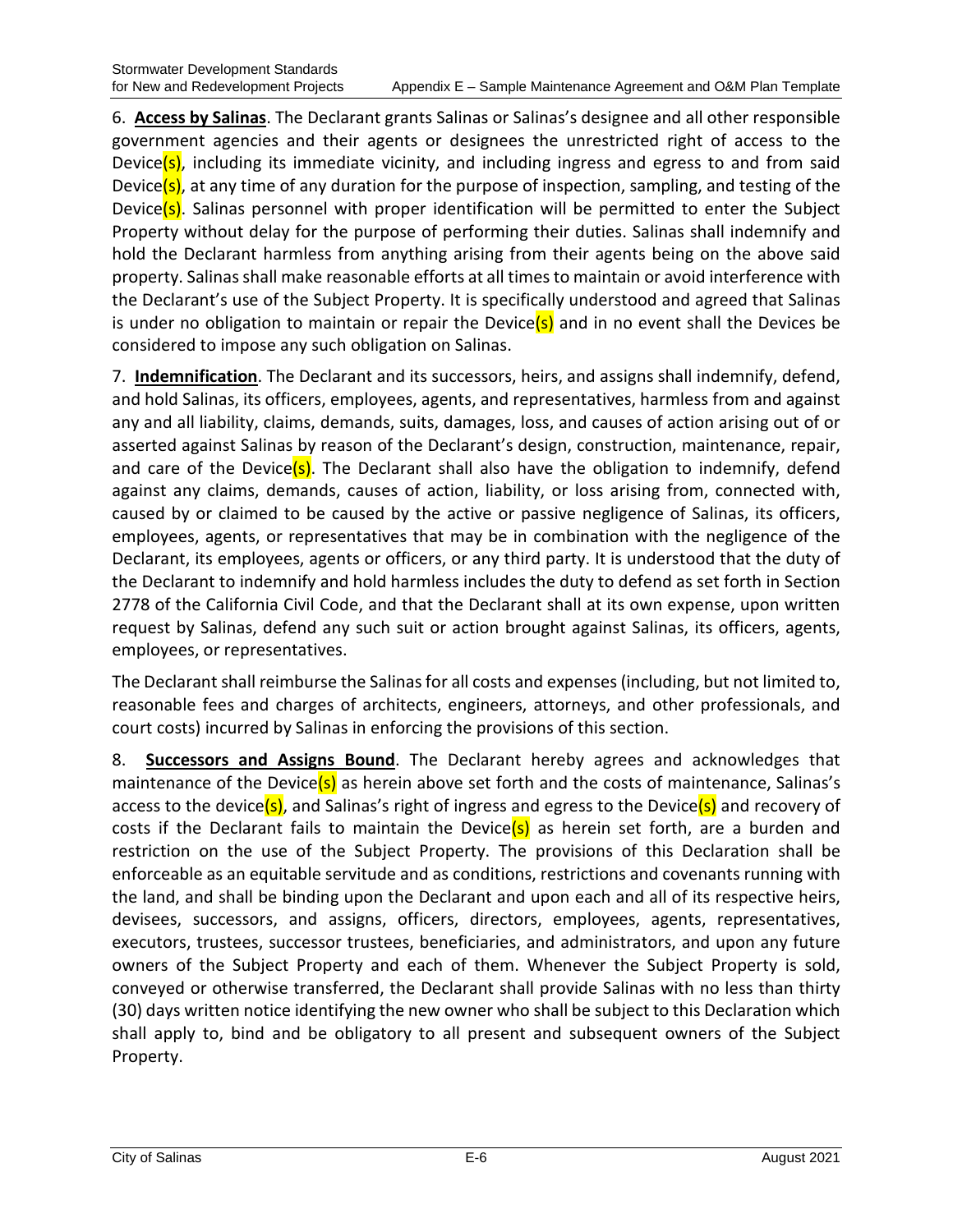\_\_\_\_\_\_\_\_\_\_\_\_\_\_\_\_\_\_

9. **Enforcement**. It is the express intent of the Declarant that the terms and provisions of this Declaration shall be enforceable as an equitable servitude by the Declarant. To the extent necessary to do so, Declarant and its successors and assigns hereby confer and assign rights to enforce the terms and conditions of this Declaration to Salinas and this Declaration may be enforced by any proceedings at law or in equity by or against the Declarant and its successors and assigns.

10. **Recording of Declaration**. This Declaration shall be recorded in the Office of the Recorder of Monterey County, California, and shall constitute notice to all successors and assigns of the title to the Subject Property of the rights and obligations herein set forth.

11. **Amendment**. This Declaration may be amended by the Declarant, but only if in writing, and only after written approval of Salinas.

12. **Attorney's Fees**. In case suit shall be brought to interpret or to enforce this Declaration, or because of the breach of any other covenant or provision herein contained, the prevailing party in such action shall be entitled to recover their reasonable attorneys' fees in addition to such costs as may be allowed by the Court. City's attorneys' fees, if awarded, shall be calculated at the market rate.

13. **Taxes**. The Declarant shall pay all real estate taxes and any other charges or fees that may be assessed against the Subject Property and the Device(s).

IN WITNESS WHEREOF, the Declarant has executed this Declaration as of the day and year written above.

### **DECLARANT**

| By: Name of property owner or other person(s) signing              |  |  |  |  |  |  |
|--------------------------------------------------------------------|--|--|--|--|--|--|
| for property owner                                                 |  |  |  |  |  |  |
| Its: Title of person signing document/how do/does the              |  |  |  |  |  |  |
| person represent property owner?                                   |  |  |  |  |  |  |
| For: <b>Property owner name as listed in Title (add more lines</b> |  |  |  |  |  |  |
| if more than one owner listed)                                     |  |  |  |  |  |  |

\_\_\_\_\_\_\_\_\_\_\_\_\_\_\_\_\_\_\_\_\_\_\_\_\_\_\_\_\_\_\_\_\_\_\_\_\_\_\_\_\_\_\_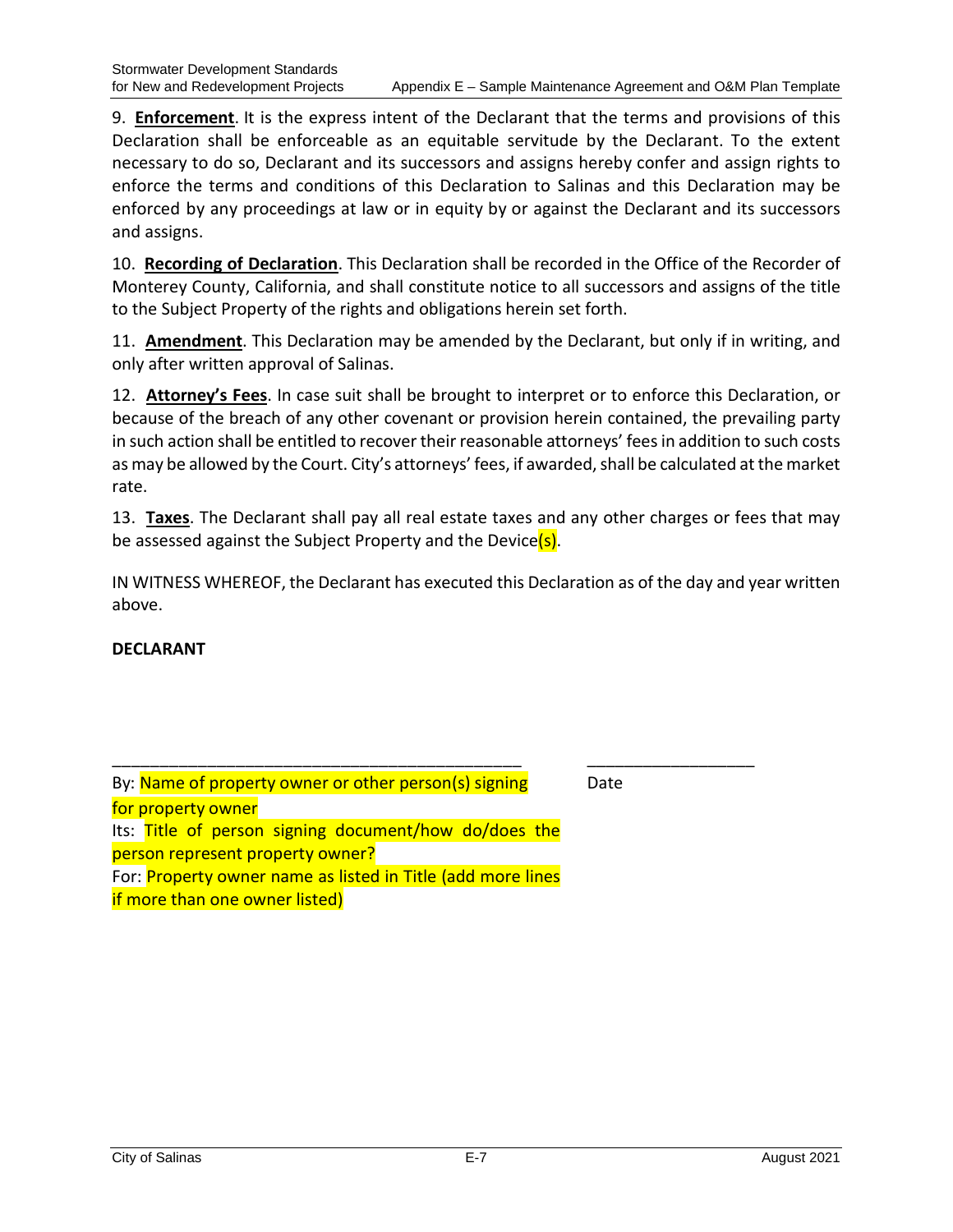Stormwater Development Standards

GENERAL ACKNOWLEDGEMENT

STATE OF CALIFORNIA

COUNTY OF \_\_\_\_\_\_\_\_\_\_\_\_\_\_\_\_\_\_\_

On \_\_\_\_\_\_\_\_\_\_\_\_\_\_\_\_\_\_\_\_, 20\_\_ before me, Notary Public, personally appeared, who proved to me on the basis of satisfactory evidence to be the person(s) whose name(s) is/are subscribed to the within instrument and acknowledged to me that he/she/they executed the same in his/her/their authorized capacity(ies), and that by his/her/their signature(s) on the instrument the person(s), or the entity upon behalf of which the person(s) acted, executed the instrument.

I certify under PENALTY OF PERJURY under the laws of the State of California that the foregoing paragraph is true and correct.

WITNESS my hand and official seal.

(Seal) Signature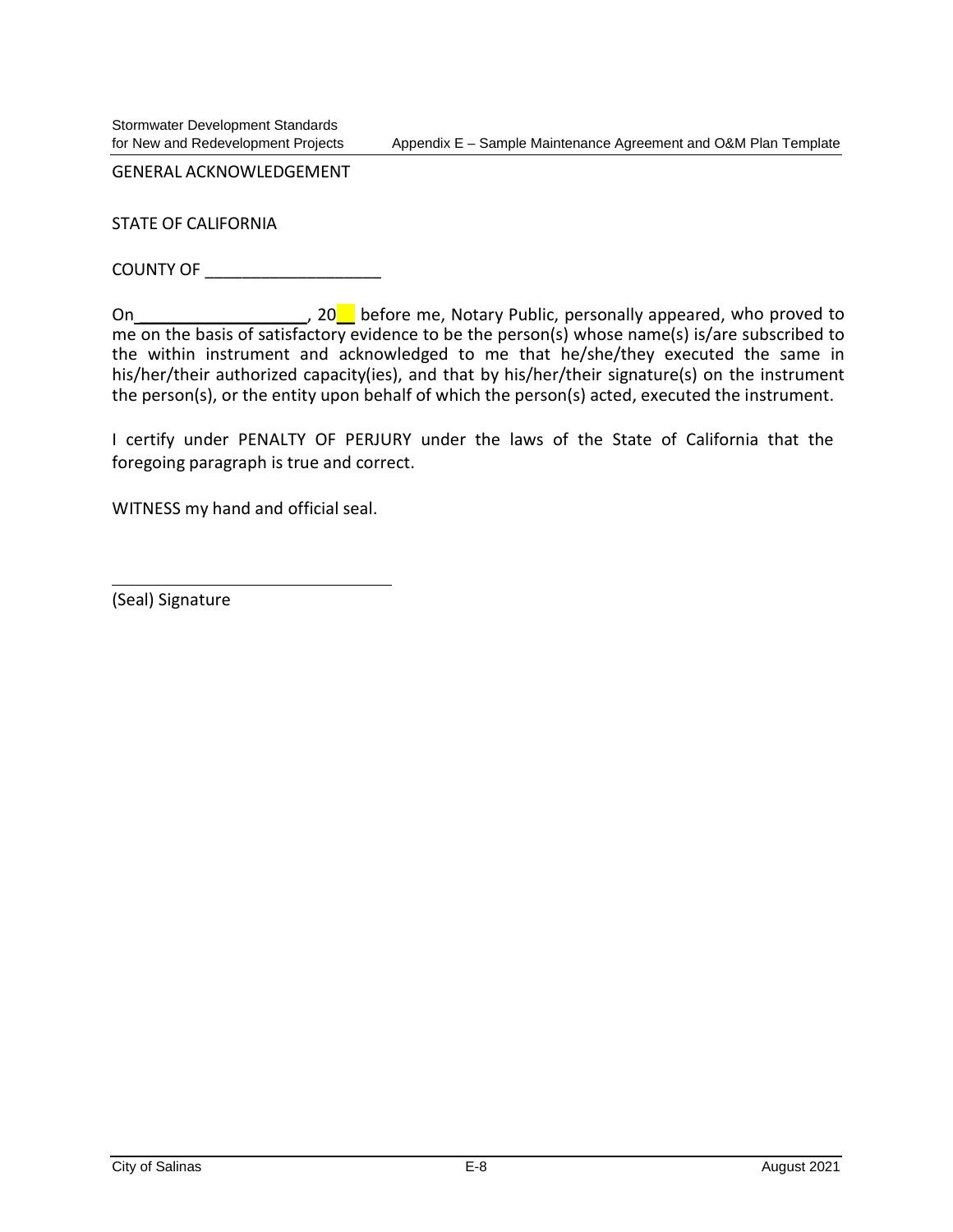### **EXHIBIT A**

[Legal description of project property boundaries - as per County record information (e.g. record map, record deed(s), certificate of compliance, etc.) - to be provided by developer/architect/engineer]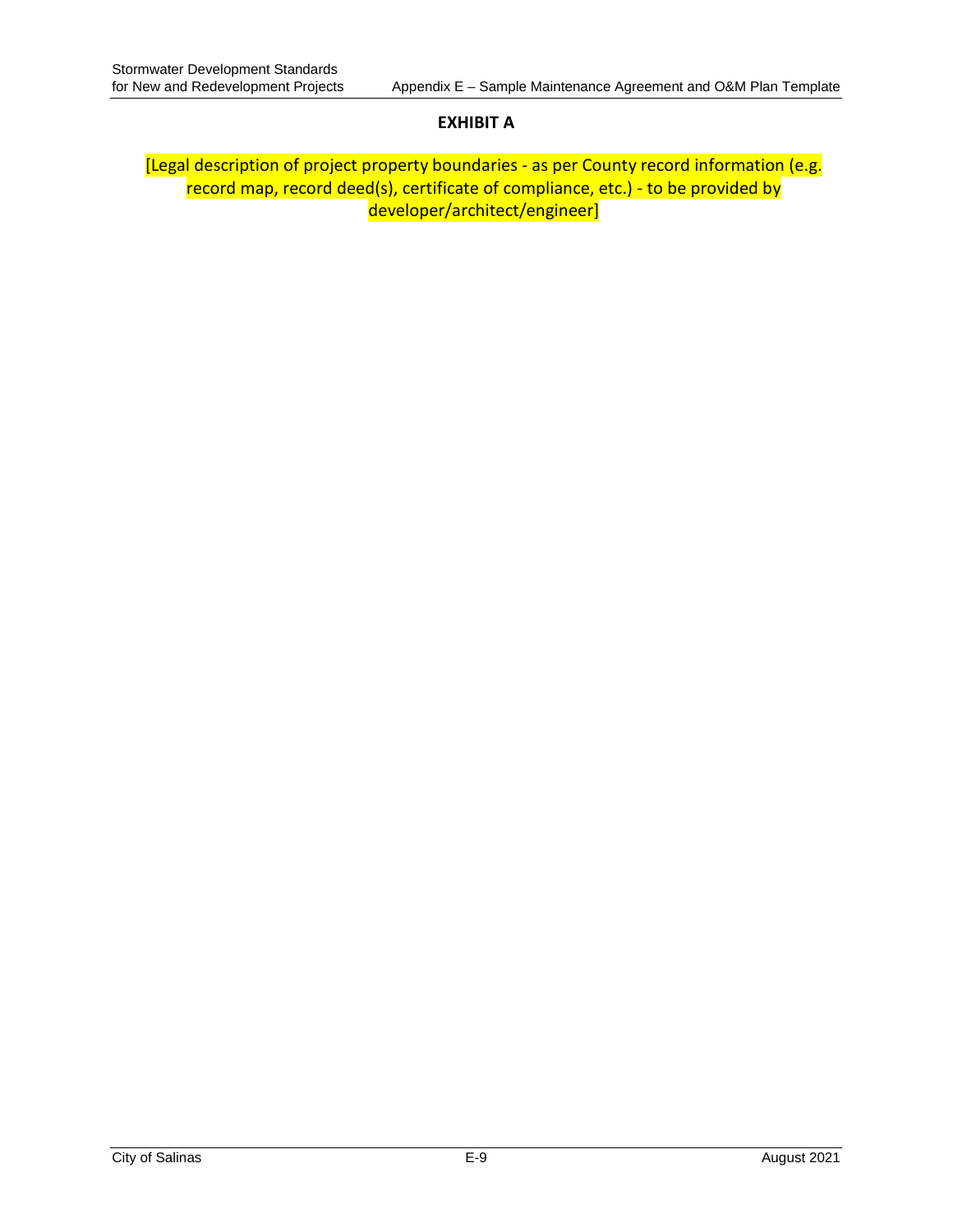#### **EXHIBIT B**

[Site Plan identifying LID/IMP device(s) to be provided by developer/architect/engineer]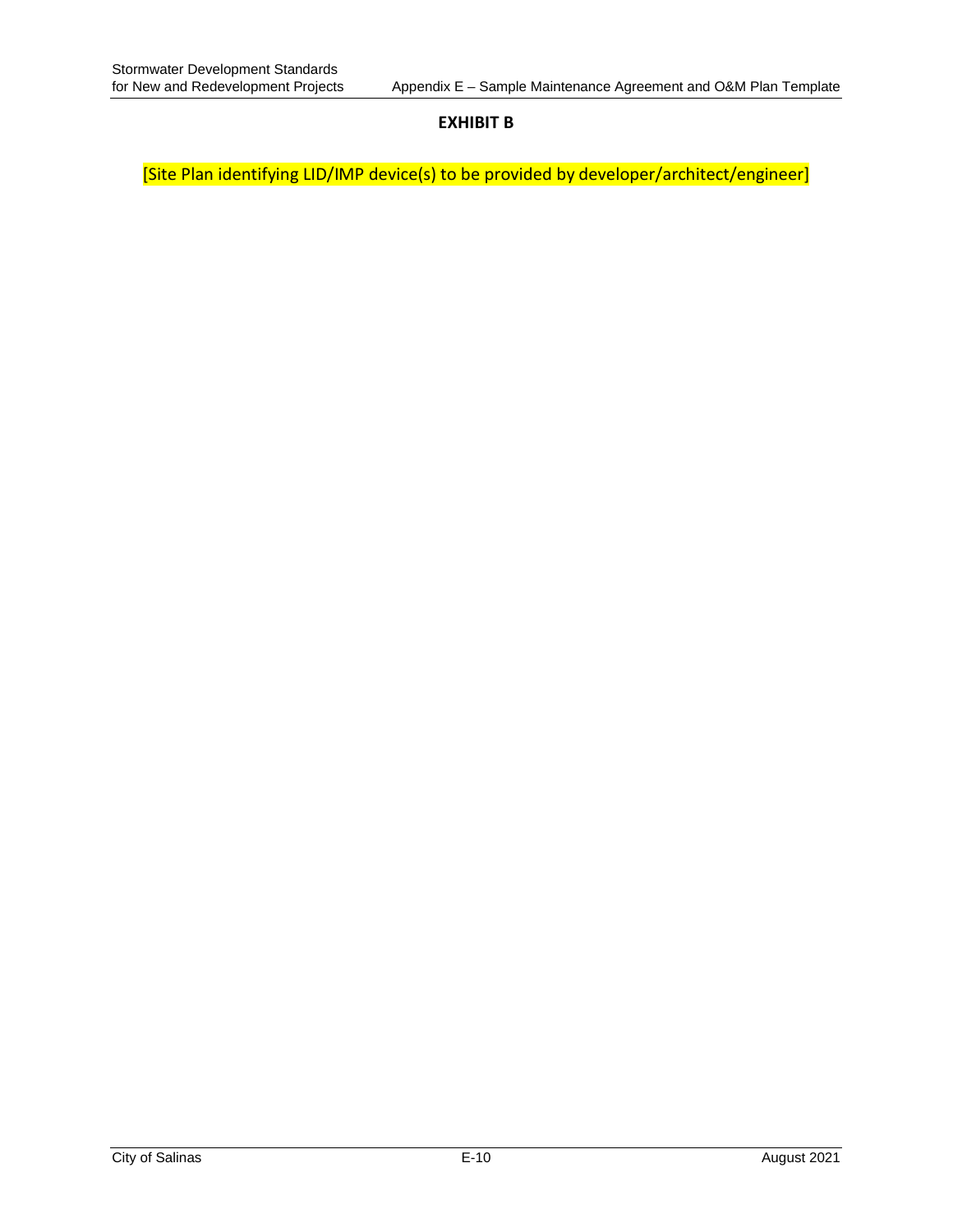# **EXHIBIT C**

## STORMWATER TREATMENT FACILITY NAME MAINTENANCE PLAN

[to be provided by developer/architect/engineer, as per the engineer's/manufacturer's recommendations]

Facility maintenance personnel in responsible charge for the following maintenance activities:

By: Name of property owner or other person(s) signing for property owner Its: Title of person signing document and relationship to property owner For: **Property owner name as listed in Title (add more lines if more than one owner listed)** 

At a minimum, provide an O&M plan listing the activities that must occur to properly maintain the stormwater treatment facility. Include a schedule of the activity as number of occurrences per year (e.g., inspect outlet structure after each rainfall event or once per month, whichever is more frequent). Example O&M Plans are included in Appendix H for non-proprietary stormwater BMPs. Manufacturer's recommended maintenance activities and intervals shall be provided for all proprietary BMPs. For more information, see Section 5, Operation and Maintenance.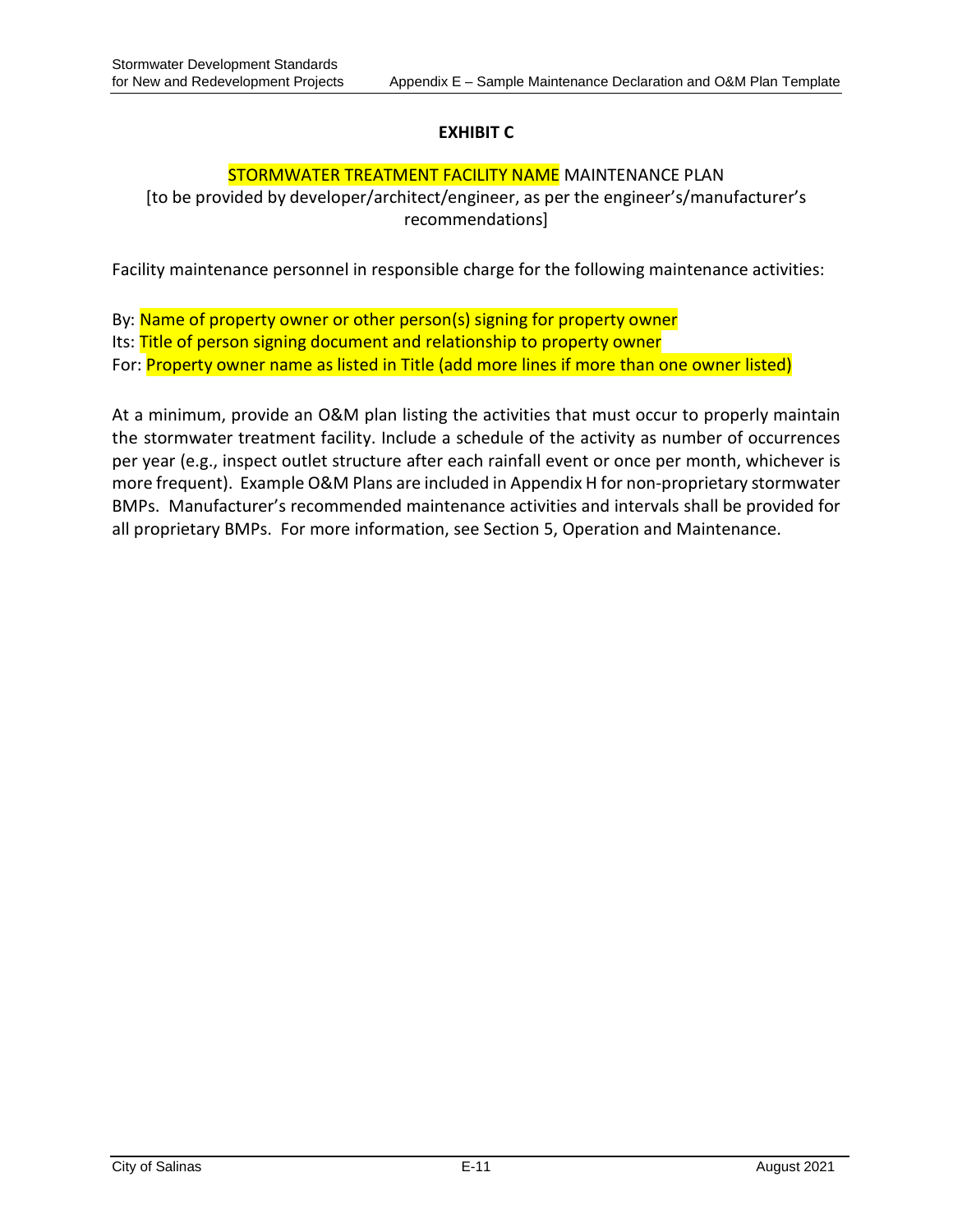# **Exhibit D**

# **O&M Plan Contact Information**

Operation and Maintenance Plan

### Contact Information Form

| Designation of Individuals Responsible for                        |                          |  |  |  |  |  |
|-------------------------------------------------------------------|--------------------------|--|--|--|--|--|
| Stormwater Treatment BMP Operation and Maintenance                |                          |  |  |  |  |  |
| Date Completed                                                    |                          |  |  |  |  |  |
| <b>Facility Name</b>                                              |                          |  |  |  |  |  |
| <b>Facility Address</b>                                           |                          |  |  |  |  |  |
| Designated Contact for Operation and Maintenance                  |                          |  |  |  |  |  |
| Name:                                                             | <b>Title or Position</b> |  |  |  |  |  |
| Telephone:                                                        | Alternate Telephone:     |  |  |  |  |  |
| Fmail:                                                            |                          |  |  |  |  |  |
| Off-Hours or Emergency Contact                                    |                          |  |  |  |  |  |
| Name:                                                             | <b>Title or Position</b> |  |  |  |  |  |
| Telephone:                                                        | Alternate Telephone:     |  |  |  |  |  |
| Email:                                                            |                          |  |  |  |  |  |
| Corporate Officer (authorized to execute contracts with the City) |                          |  |  |  |  |  |
| Name:                                                             | <b>Title or Position</b> |  |  |  |  |  |
| Address                                                           |                          |  |  |  |  |  |
| Telephone:                                                        | Alternate Telephone:     |  |  |  |  |  |
| Email:                                                            |                          |  |  |  |  |  |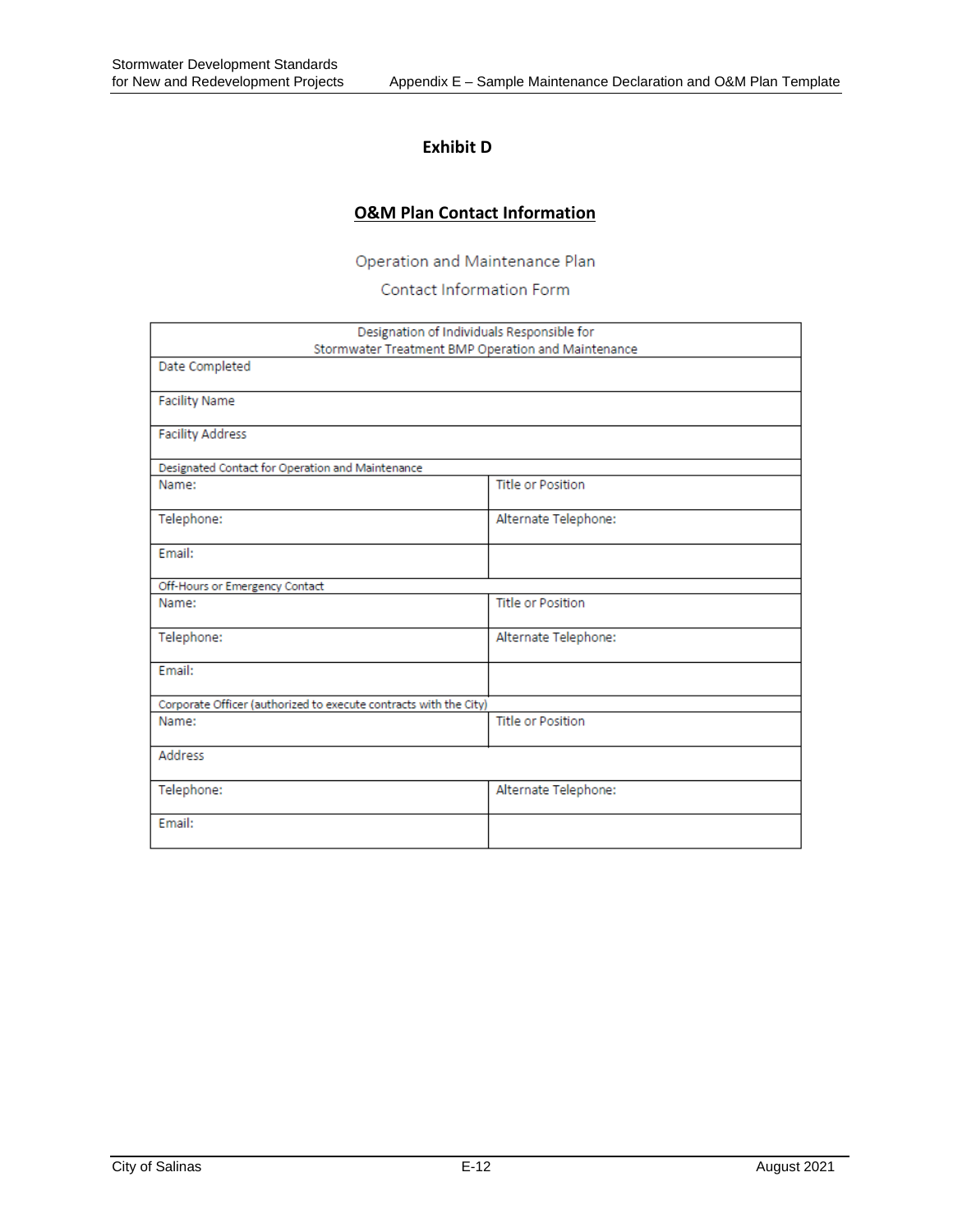### **Exhibit E**

### **Annual SCM Inspection Report Format**

- I. General
	- a. Data and time of site visit
	- b. Reason for inspection (routine/annual, follow-up, by City request, or response to complaint)
	- c. Weather and rainfall
	- d. Personnel participating
	- e. Ability to obtain access to site
- II. Review of Operation and Maintenance Plan
	- a. Ability to obtain and review on-site copy of O&M Plan
	- b. Date of last update to plan
	- c. Information required to be updated
		- i. Contact information for site personnel
		- ii. Information on SCMs
		- iii. Records of previous inspections
		- iv. Maintenance schedule
	- d. Review of maintenance logs
		- i. Comparison to maintenance schedule
- III. Results of Site Inspection
	- a. Overall condition of site and any exceptional circumstances
	- b. For SCMs listed in the O&M Plan
		- i. Items inspected
		- ii. Exceptions noted
		- iii. Deficiencies notes
			- 1. Identify deficiencies that affect SCM performance
			- 2. Identify deficiencies that do not affect SCM performance
		- iv. Corrective actions needed
		- v. When corrective actions will be implemented
- IV. Compliance Status
	- a. In compliance no corrective action required
	- b. Minor non-compliant implement corrective actions and re-inspect in one year
	- c. Non-compliant Implement corrective actions and re-inspect
- V. Summary and Recommendations
	- a. Note any required follow-ups and schedule re-inspection if necessary